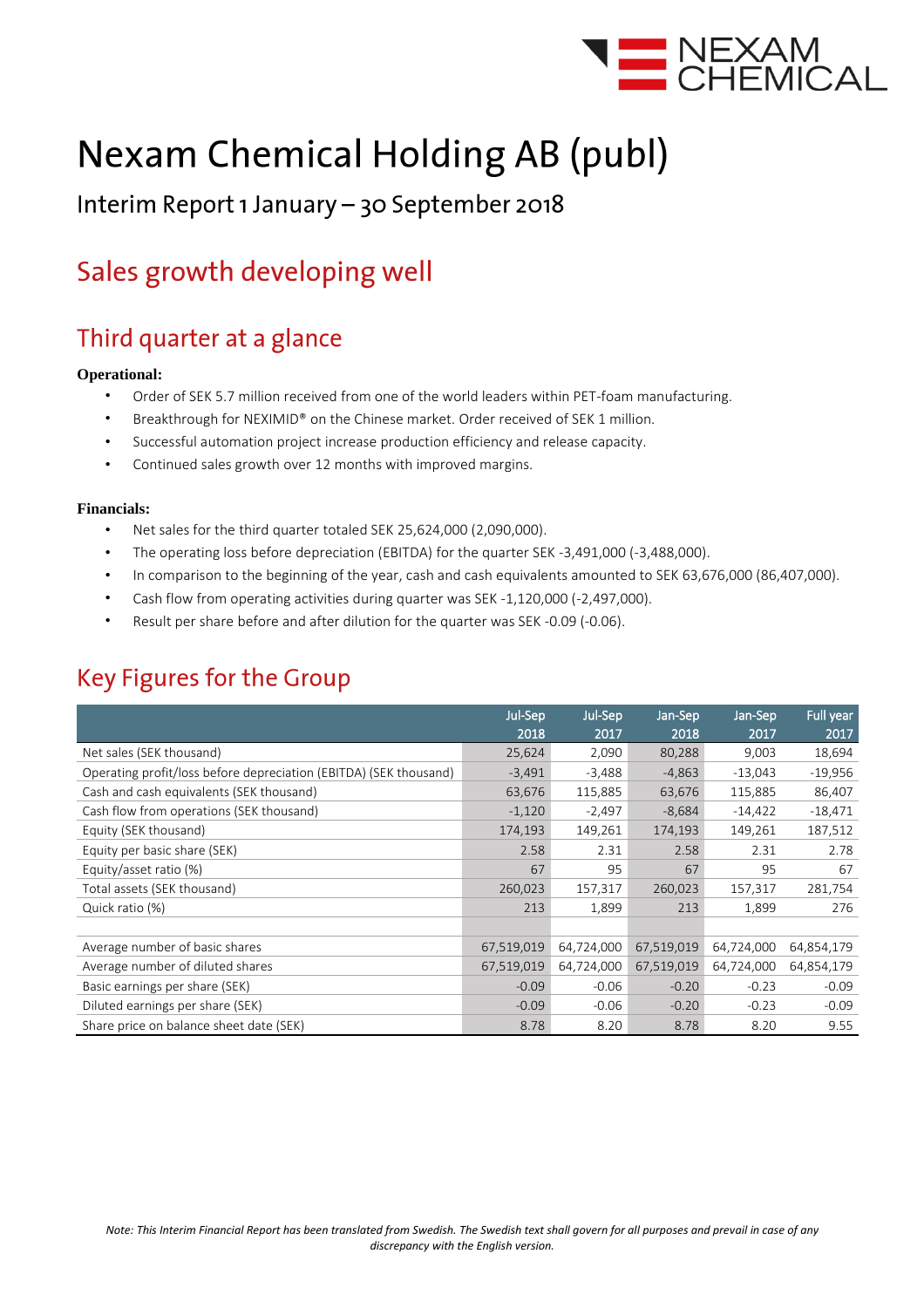

Comments from the CEO, Anders Spetz

### A promising quarter

Better sales than we expected, new significant orders and sharpened production. That's how Nexam Chemicals third quarter could be summarized. We had anticipated that a lower demand during the summer period should be reflected in the quarterly sales. However, the effects were less than expected and the Group still continue to grow looking at a 12-month rolling period, and with improved margins. Sales totaled SEK 25.6 million and earnings before depreciation landed on SEK -3.5 million.

The reason that we could maintain sales and improve our margins, despite lower activity at our customers during the vacation period due to maintenance, can be related to several things. The share of Nexam Chemical products in relation to our total sales are increasing, and we have become better at maximizing the value of our own capacity. During the summer period we took the opportunity to service our machines and making improvements for the coming future. At the same time, we have been successful in improving our production efficiency to release production capacity. During the quarter we have had higher costs because of the key recruitments within sales and R&D. These new resources are now in place and have already started the important work to create the basis for further growth.

### "…successful in improving on our production efficiency to release production capacity."

#### New important customers

Nexam Chemicals customer relationships usually develop from initially small volumes, to grow towards increasing collaborations over time. During this quarter we saw two clear examples of this. First, we received an important order from one of the world's four largest PET-foam manufacturers. We have for a long time actively worked together with the customer, a work that now results in a first major order of SEK 5.7 million. The order concerns a pre-mixed masterbatch, which will be used to produce high performance PET-foam. It feels great that we can realize a

long collaboration to actual volumes. We will now enter into negotiations for a long-term agreement with the customer. It is our ambition to communicate the outcome from this during the first half of next year.

### "We have for some time seen a great potential for Nexam Chemical on the Chinese market..."

During the quarter our efforts on the Chines market were acknowledged and are now starting to pay off as we recently received a sizeable order of NEXIMID® for about SEK 1 million. We consider this a breakthrough. Major investments are taking place in China within the composite industry to provide lightweight materials to, for example the emerging civil aviation industry. We have for some time seen a great potential for Nexam Chemical on the Chinese market since our products enable substantial property improvements for lightweight composites. It is therefore gratifying that we have both received feedback from our customers that volumes are expected to continue to increase and at the same time receiving an order as a concrete proof of this.

When it comes to our focus area PE-pipes we continue our long-term collaboration with one of the world's largest pipe manufacturers. During this quarter we have received further orders of test volumes for evaluation regarding a joint product refinement project. Also, we have sold larger test volumes for a full-scale plant test at a polyethylene producer.

#### Sharpened production

Since the business in focus area PET-foam are starting to take off, we review our alternatives regarding subcontracting, but at the same time taking some actions to secure our own production capability.

In October we completed an automatization project in Lomma. We have installed two new robots for the unloading of materials and for packaging finished products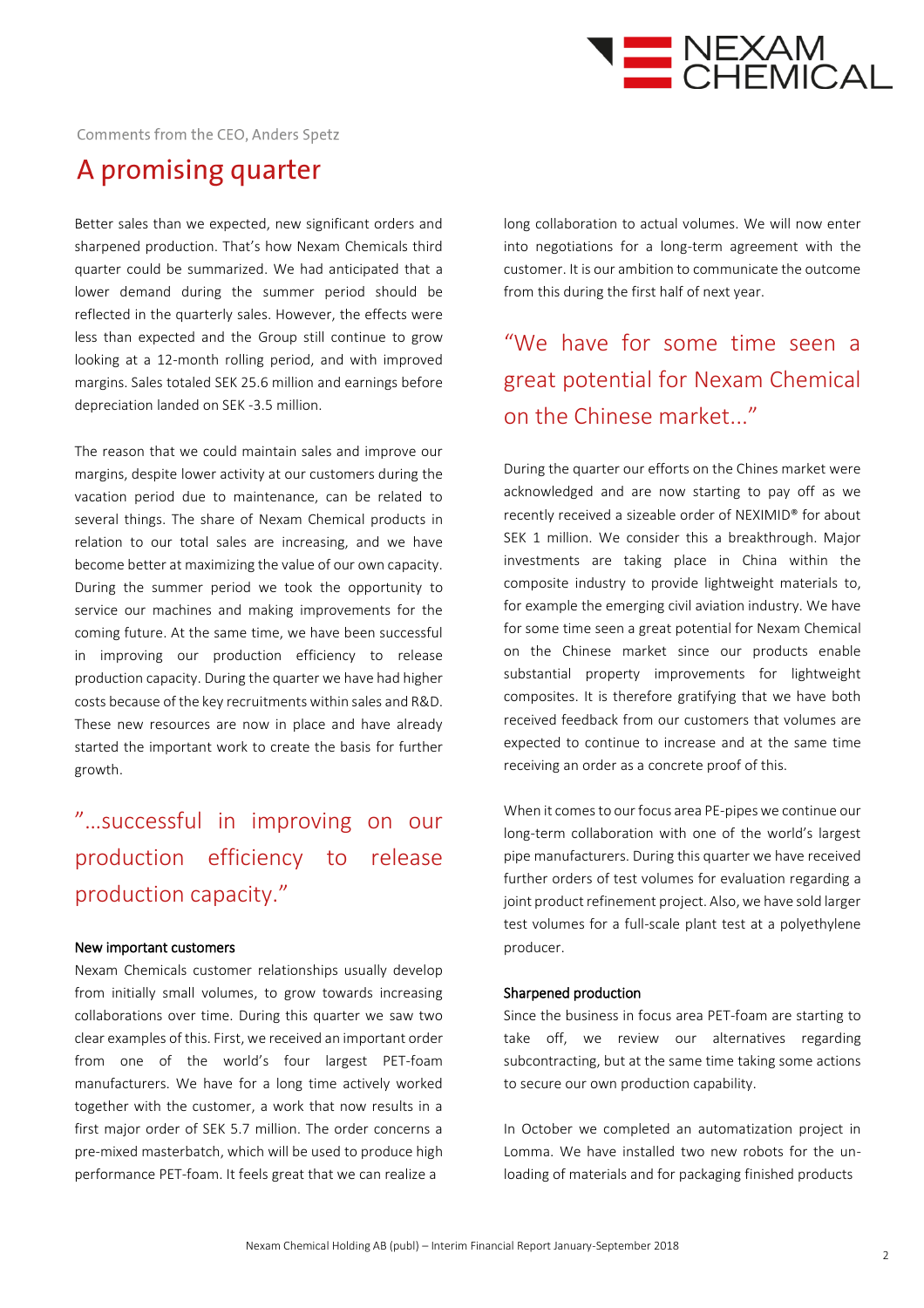

onto transport pallets. An investment of about 2 MSEK. The robots significantly improve our production efficiency and release time and resources to further develop and streamline the production. At the same time, they will contribute to a better work environment and reduced sick leave.

In parallel we have increased our machine capacity so that we can initiate the manufacturing of products for applications within MedTech. A new machine is in place and the project is entering its next phase where an extensive work regarding certifications and regulatory processes awaits.

#### Continuous efforts moving forward

We are looking forward towards a fall/winter with many exciting opportunities. Our efforts creating multifunctional masterbatch products continues, both on our own and together with customers. At the moment we are supporting one of our existing customers in developing a completely new and innovative product in the PET-foam area.

We also continue to strengthen our organization and are now in the final stages of recruiting strategic reinforcements within R&D.

Simultaneously we are reviewing our communication strategy. We see that as an important part of the work of building long-term and good relationships with our customers as well as shareholders, media and community stakeholders.

During the fall we also intend to continue our strategic work to develop our business structure, not the least through increased collaboration with subcontractors. We also conduct a systematic evaluation of various growth alternatives, both organic and acquisition-driven.

If I summarize my view of Nexam Chemical today, I think it looks good. We have a growing business and since the coming quarter does not involve any planned interruptions in production, we have every reason to believe that new business opportunities and improved production efficiency will generate positive growth during the coming quarters.

Anders Spetz, CEO

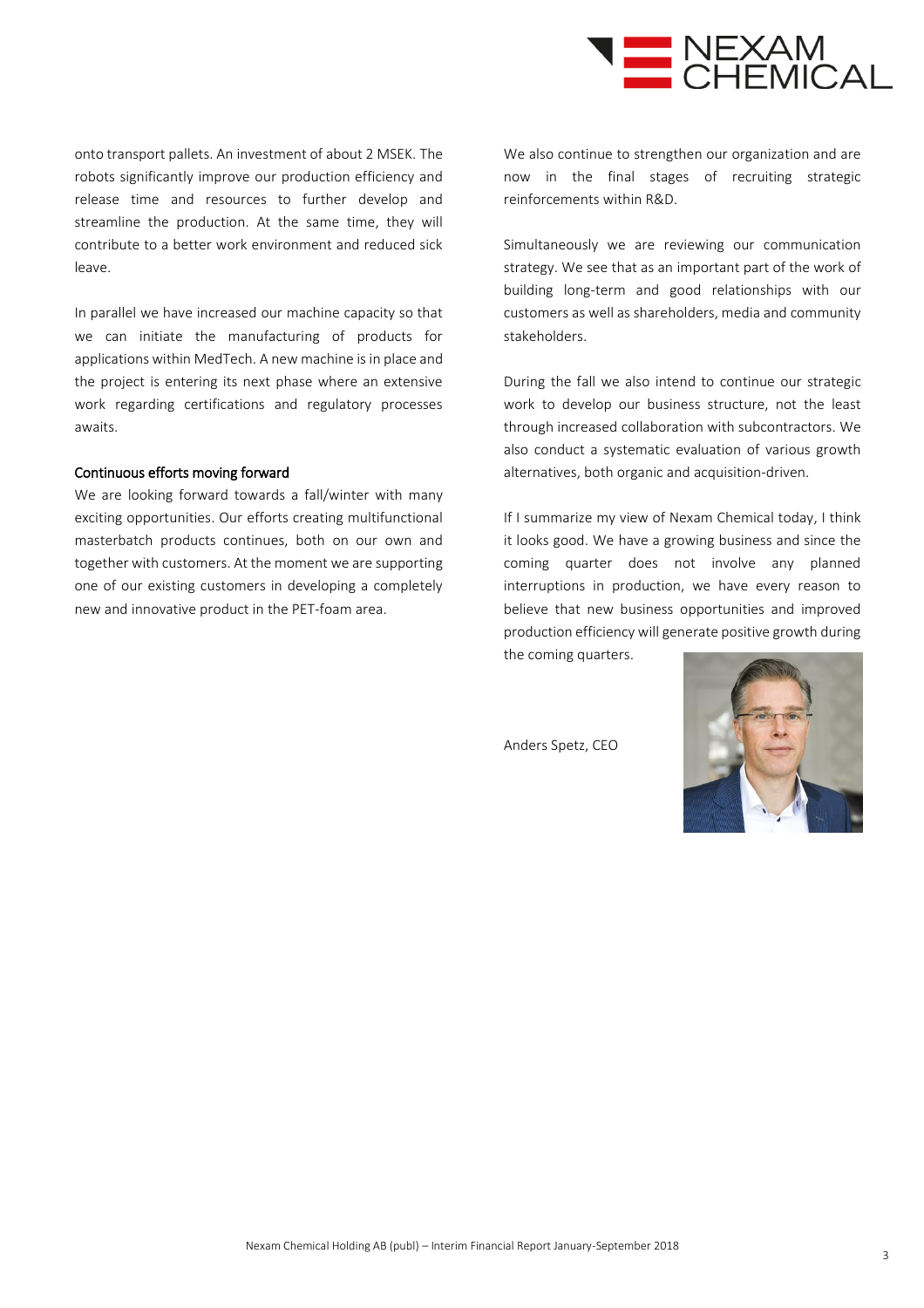

## This is Nexam Chemical

#### Nexam Chemical

Nexam Chemical develops technology and products that make it possible to significantly improve the properties and performance of most types of plastics in a costeffective manner and with the production technology intact. The properties that are improved include temperature resistance and service life. The property improvements that can be achieved by using Nexam Chemical's technology make it possible to replace metals and other heavier and more expensive materials with plastics in a number of different applications.

The Company's head office is located in Lomma, Sweden. Development of new products and applications and formulation evaluation takes place in the laboratory in St. Andrews, Scotland where also the facility for pilot production is located. Large scale production of the company's unique molecules is performed in collaboration with contract manufacturers. Manufacturing of masterbatch and multifunctional masterbatch is performed by the subsidiary Plasticolor with production as well as sales- and market offices in totally seven countries throughout Europe. The Group has in total approximately 45 employees.

#### Vision and mission

Nexam Chemical's vision is to be a recognized world leader in the field of property modification of plastic and polymer materials via heat-activated crosslinking.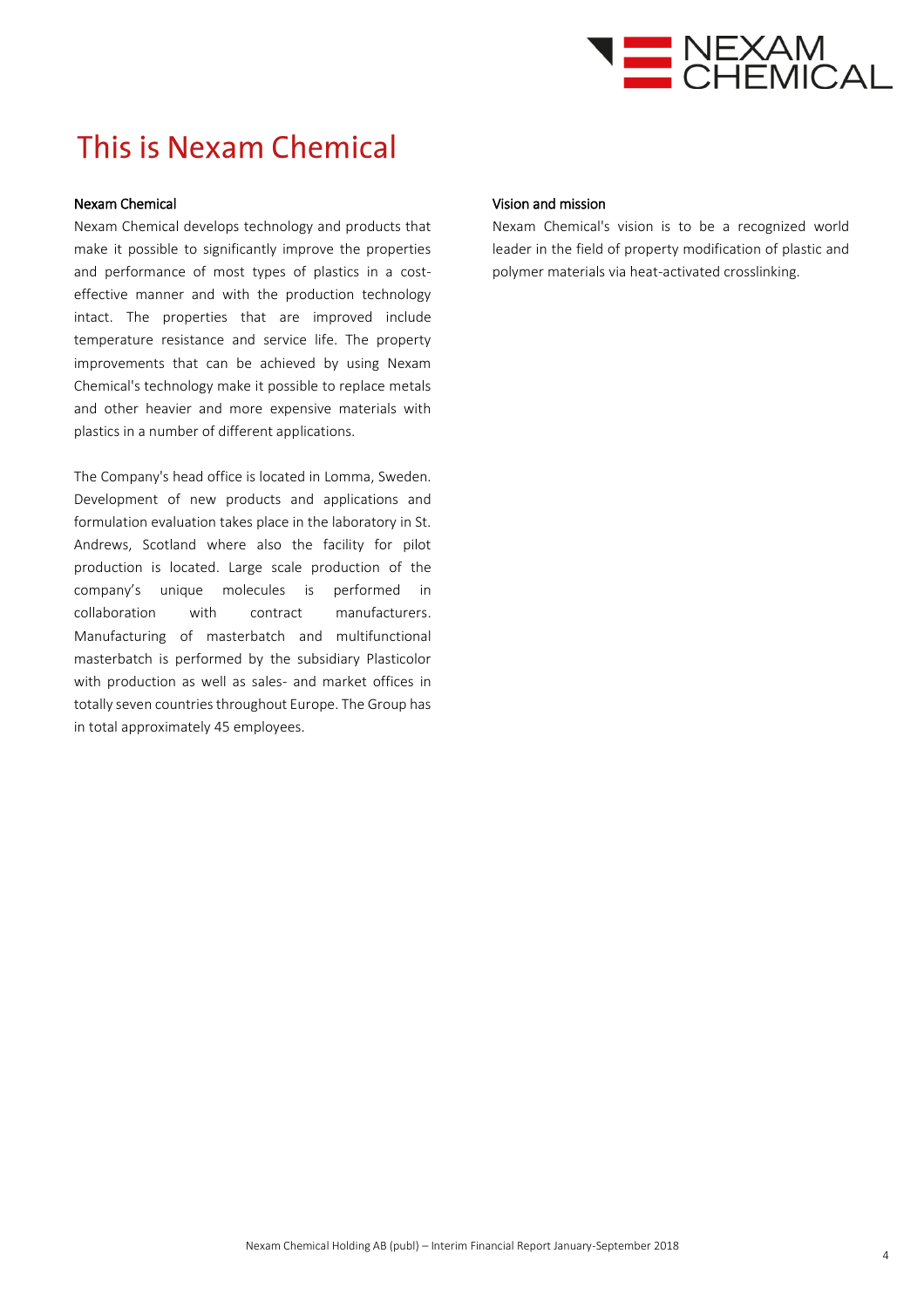

## **Financial comments**

#### Sales and profit

The figures for the previous year do not include Plasticolor operations. Net sales for the third quarter totaled SEK 25,624,000 (2,090,000). Other operating income for the quarter amounts to SEK -38,000 (347,000) and consists mainly of changes from effects of exchange rates.

The personnel expenses during the third quarter totaled SEK - 7,143,000 (- 3,111,000) and other operating expenses totaled SEK - 6,603,000 (- 1,447,000). Other operating expenses have been affected by non-recurrent costs related to terminated rental agreements. The depreciation for the period amounts to SEK - 2,448,000 (- 534,000) of which SEK - 1,100,000 (0) concerns depreciation of acquired immaterial surplus values. The profit/loss before depreciation (EBITDA) amounted to SEK - 3,491,000 (- 3,488,000) and the operating profit/loss before tax came in at SEK - 6,318,000 (- 4,047,000).

#### Personnel and organization

The average number of employees in the Group for the period amounted to 41 (15), whereof 8 (1) were women. Number of employees at the end of the period was 44  $(14).$ 

#### Investments

The total investment in intangible assets during the quarter amounts to SEK 1,696,000 (2,543,000) and for the material assets SEK 2,473,000 (0).

#### Cash flow

The cash flow from the operating activities during the quarter amounted to SEK - 1,120,000 (- 2,497,000). Changes in working capital has affected the cashflow positively with SEK 2,608,000 (1,029,000) and concerns to a large part of decreased account receivables. During the quarter, amortization of bank loans has affected the cashflow with SEK - 3,160,000 (- 34,000). The total cash flow for the quarter amounted to SEK - 5,312,000 (- 3,087,000).

#### Financial position

Compared to the beginning of the year, the equity/assets ratio was 67 (67) percent, and the equity was SEK 174,193,000 (187,512,000). Cash and cash equivalents amounted to SEK 63,676,000 (86,407,000) compared to the beginning of the year. The Group has at the end of the period an interest-bearing debt of SEK 55,662,000 (65,886,000) compared to the beginning of the year.

### **Other information**

#### Group structure

Nexam Chemical Holding AB is a Swedish public limited liability company and its corporate ID no. is 556919-9432.



The Group consists of the parent company Nexam Chemical Holding AB (publ) and two subgroups, Nexam Chemical and Plasticolor. All companies in the Group are wholly owned.

#### Accounting policies

The Group applies International Financial Reporting Standards (IFRS), as adopted by the EU. This interim report has been prepared in accordance with IAS 34 Interim Financial Reporting, the Annual Accounts Act. The parent company applies the Annual Accounts Act and the Swedish Financial Reporting Board recommendation RFR 2 Accounting for Legal Entities. The accounting policies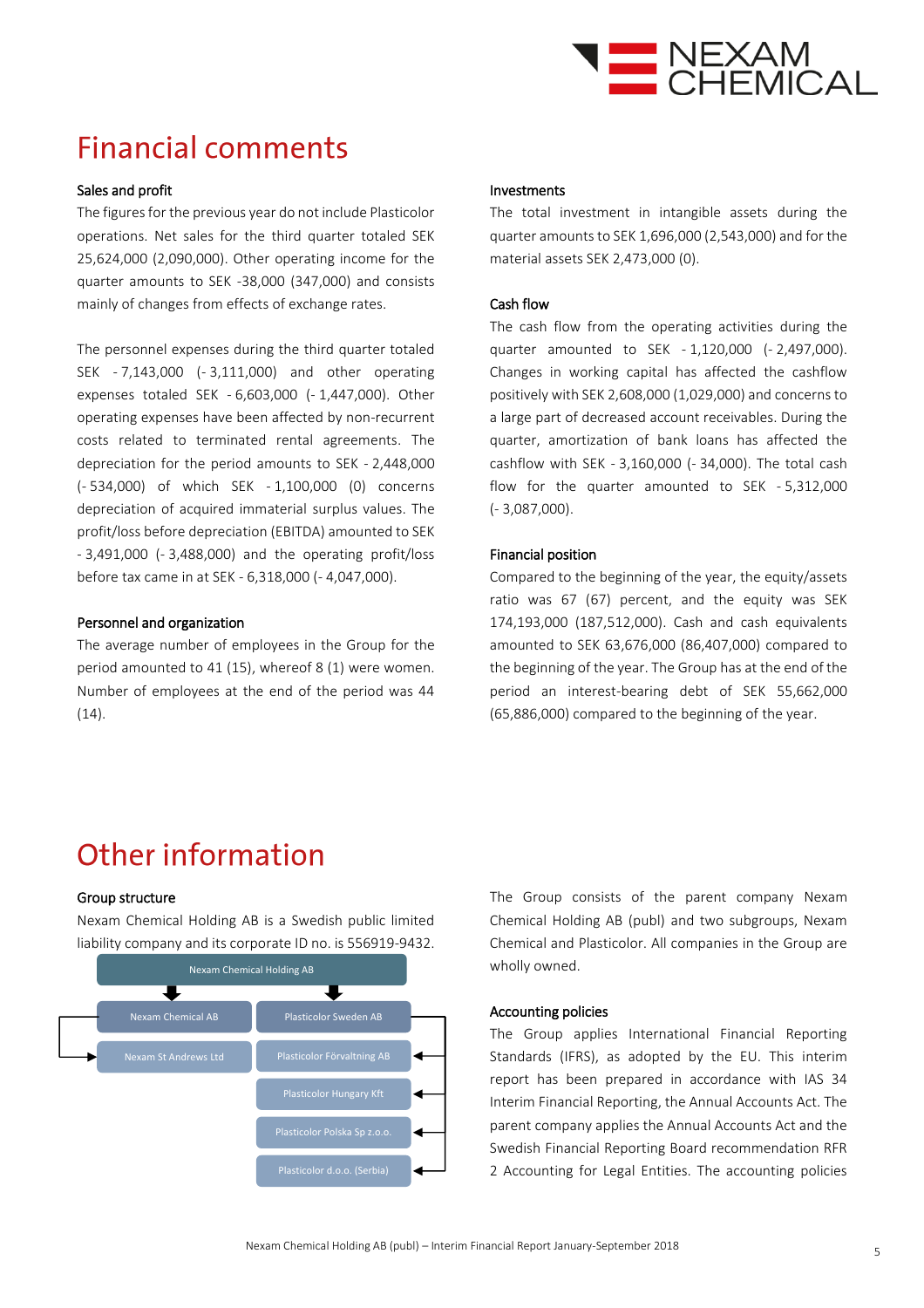

and calculation methods applied are consistent with those described in the annual report for 2017. New standards and interpretations that came into force on January 1, 2018 have not had any impact on Nexam Chemical´s financial reporting for the interim report period.

*Financial instruments.* Nexam Chemical has only financial assets and liabilities valued at amortized cost. As these financial assets and liabilities are due within twelve months, the value is estimated to correspond to fair value.

*Segment reporting.* Financial information reported to the chief operating decision maker (CEO) as the basis for allocating resources and judging the group's profit or loss is not divided into different operating segments. Therefor the group consists of a single operating segment and reference is made to the income statement and balance sheet regarding operating segment reporting

#### *New reporting standards.*

As of January 1, 2018, Nexam Chemical applies IFRS 9 and IFRS 15.

IFRS 15, Revenue from Contracts with Customers, implies a new revenue model (five-step model) based on when the control of a Goods or Service is transferred to the Customer.

IFRS 9 involves changes in how financial assets are classified and valued, introduction of a write-down model based on expected loan losses instead of occurred losses and changes in principles for hedge accounting with the aim to simplify and increase the coherence with companies' internal risk management strategies.

The introduction of IFRS 15 and IFRS 9 has not had any effects on The Group's report of comprehensive result or the financial statement. Disclosures related to the standards will however be affected in the coming annual report of the Group.

IFRS 16, Leases, replaces IAS 17 and begin to apply as of January 1, 2019. The standard requires that assets and liabilities attributable to all leases, with some exceptions, be reported in the balance sheet. The Group estimates that the premises that the Group leases will be reported as assets in the balance sheet. The changed accounting principle will primarily affect the Company's equity ratio. Work on final assessments and quantification of the implementation has not yet been completed.

#### Transactions with related parties

No transactions with related parties has occurred, except for determined remuneration for the Board of Directors and remuneration in accordance with employment agreement. The principles for these remunerations are stated in the annual report 2017.

#### Risks and uncertainties

The Group's operations are affected by a number of factors which can result in a risk for the Group's operations and profit. See the annual report for 2017 on Nexam Chemical's website for information about the Company's risks and uncertainties.

#### Estimates and judgements

In order to be able to prepare the financial statements, the Board of Directors and the Management make judgements and assumptions on the basis of available information that impact the company's financial performance and financial position.

Estimates and judgements are evaluated on an ongoing basis and are based on historical experience and other factors, including expectations about future events that can be reasonably expected under prevailing conditions. The actual outcome may differ from the judgements made. The areas where estimates and assumptions could lead to a significant risk of adjustments to the figures reported for the company's financial performance, and position in future reporting periods, are primarily judgements about market conditions and thus the value of the Group's non-current assets.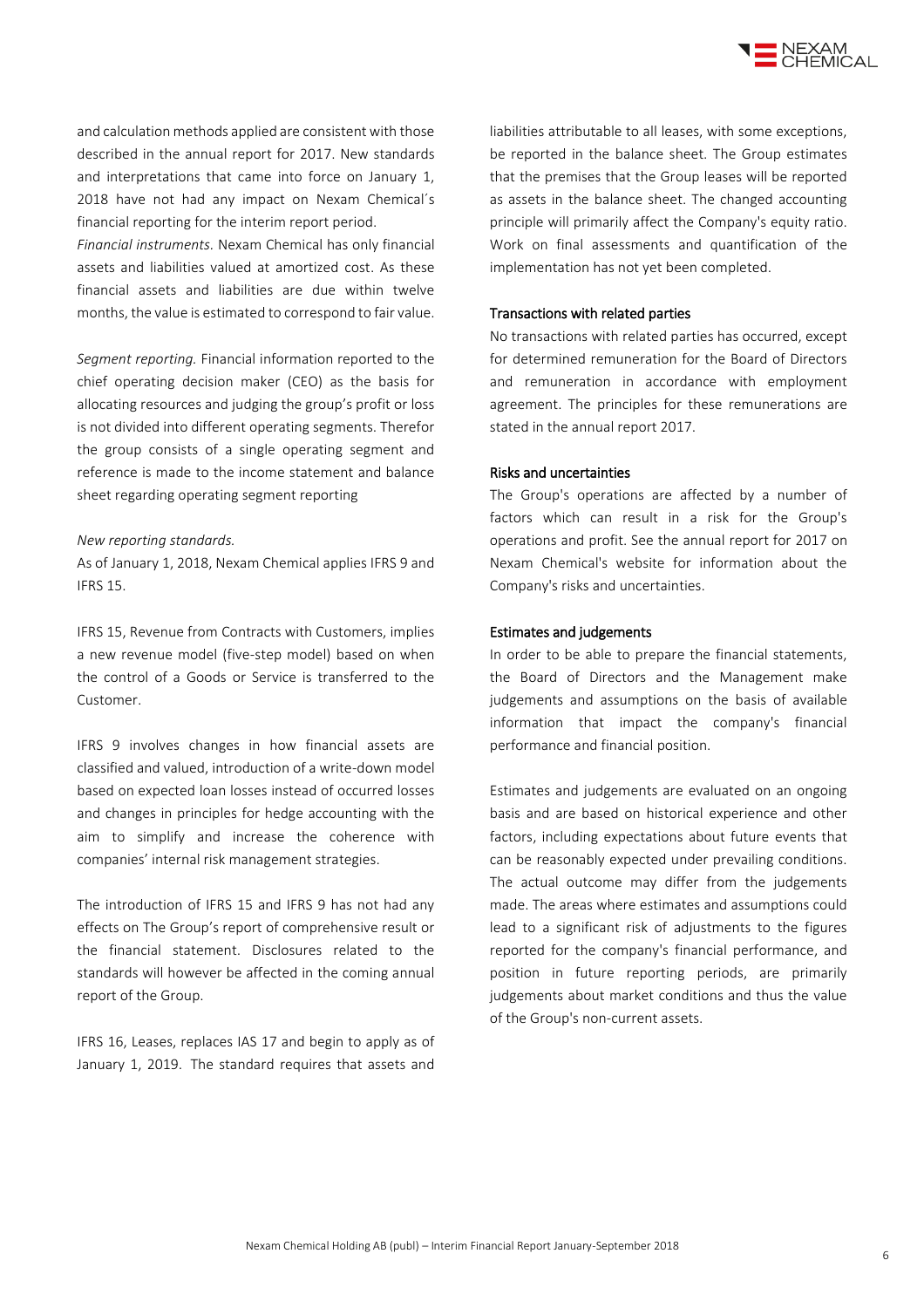

The Board of Directors and the Chief Executive Officer certify that the interim financial report provides a true and fair view of the parent company´s and the Group´s business, financial position and performance and describes material risks and uncertainties to which the parent company and the companies in the group are exposed.

\_\_\_\_\_\_\_\_\_\_\_\_\_\_\_\_\_\_\_\_\_\_\_\_\_\_\_\_\_\_\_\_\_\_\_\_\_\_\_\_\_\_\_\_\_\_\_\_\_\_\_\_\_\_\_\_\_\_\_\_\_\_\_\_\_\_\_\_\_\_\_\_\_\_\_\_\_\_\_\_\_\_\_

Lomma 6 November 2018

Lennart Holm Cecilia Jinert Johansson Jonna Opitz<br>
Chairman of the Board Member of the Board Member of the Board Chairman of the Board

Daniel Röme **Per-Ewe Wendel** Anders Spetz Member of the Board Member of the Board CEO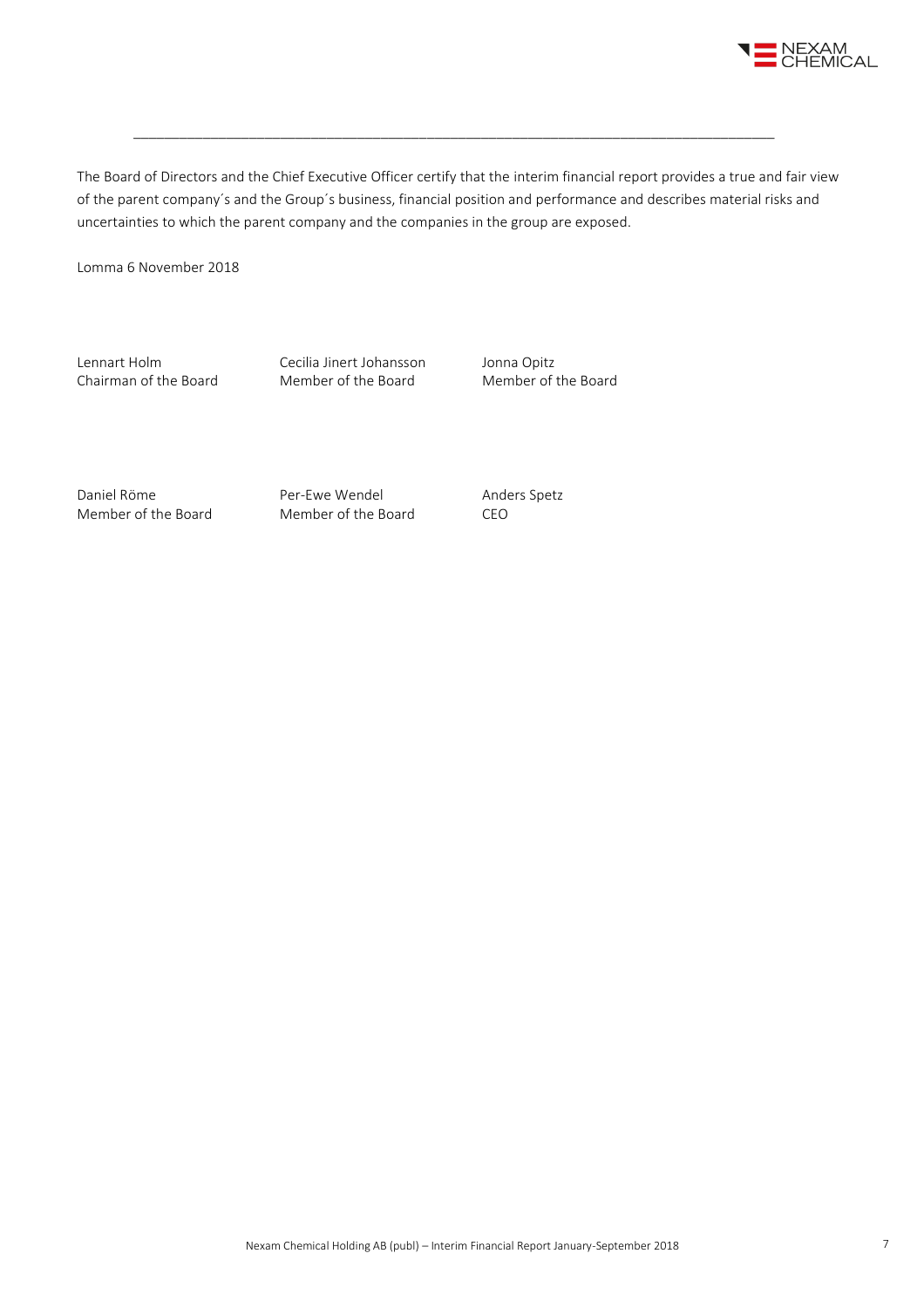

## Auditor's review report

To the Board of Directors of Nexam Chemical Holding AB (publ) Corp.Id.No 556919-9432

#### Introduction

We have performed a review of the condensed interim financial statements (the interim report) for Nexam Chemical Holding AB (publ) at September 30, 2018 and the nine months' period then ended. The Board of Directors and the President are responsible for the preparation and presentation of this interim report in accordance with IAS 34 and the Swedish Annual Accounts Act. Our responsibility is to express a conclusion on this interim report based on our review.

#### Scope of review

We conducted our review in accordance with the Standard on Review Engagements ISRE 2410 Review of Interim Financial Information Performed by the Independent Auditor of the Entity. A review consists of making inquiries, primarily of persons responsible for financial and accounting matters, and applying analytical and other review procedures. A review is substantially less in scope than an audit conducted in accordance with the International Standards on Auditing and other generally accepted auditing practices.

The procedures performed in a review do not enable us to obtain a level of assurance that would make us aware of all significant matters that might be identified in an audit. Therefore, the conclusion expressed based on a review does not give the same level of assurance as a conclusion expressed based on an audit.

#### Conclusion

Based on our review, nothing has come to our attention that causes us to believe that the interim report, in all material aspects, is not prepared for the Group in accordance with IAS 34 and the Swedish Annual Accounts Act and for the Parent company in accordance with the Swedish Annual Accounts Act.

Helsingborg, November 6, 2018

Mazars SET Revisionsbyrå AB

Bengt Ekenberg Authorized Public Accountant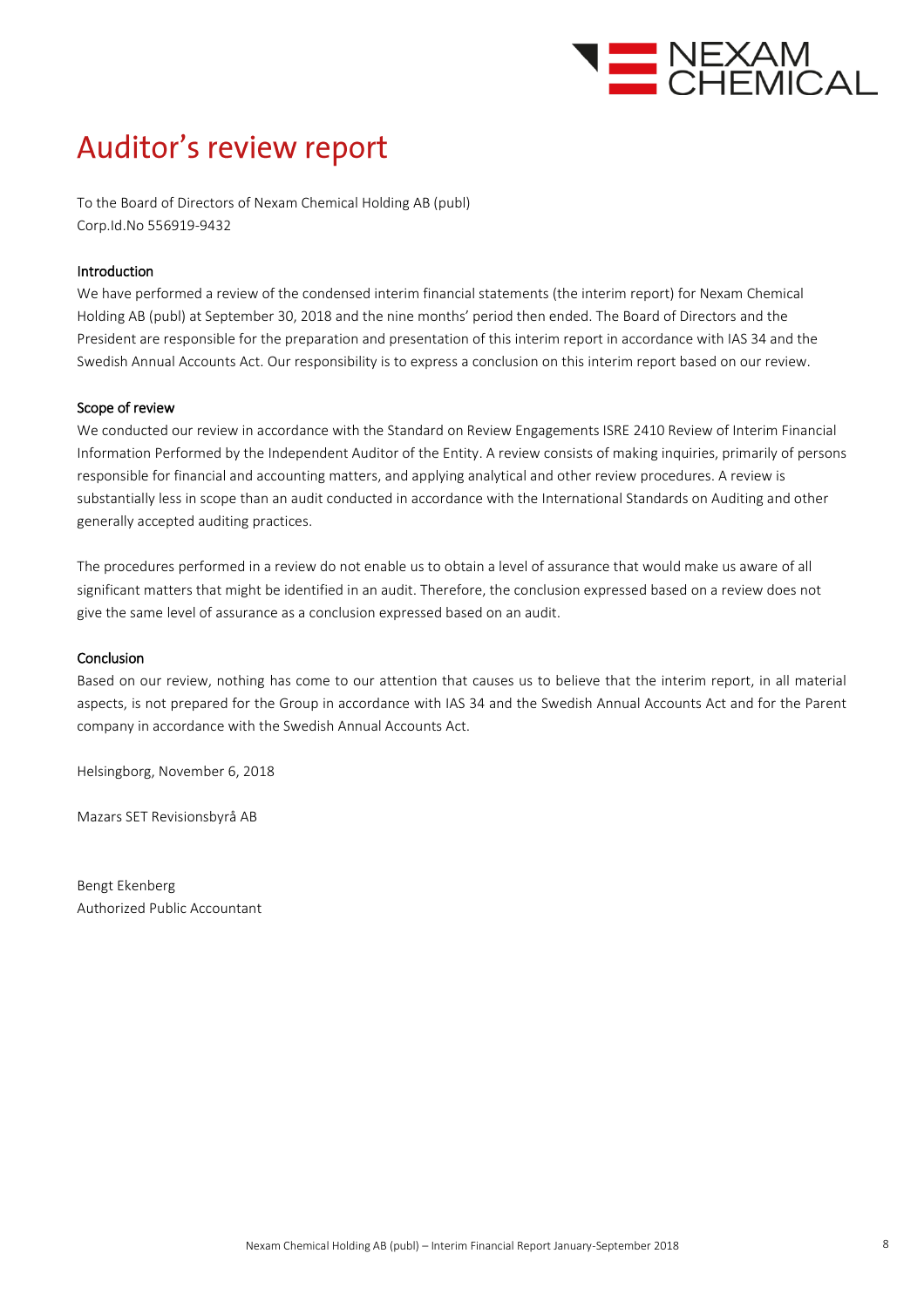

# **Financial Statements in summary**

| Consolidated income statement in summary                           |                |                          |            |            |            |
|--------------------------------------------------------------------|----------------|--------------------------|------------|------------|------------|
|                                                                    | Jul-Sep        | Jul-Sep                  | Jan-Sep    | Jan-Sep    | Full year  |
| (SEK '000)<br><b>Note</b>                                          | 2018           | 2017                     | 2018       | 2017       | 2017       |
|                                                                    |                |                          |            |            |            |
| Net sales<br>2                                                     | 25,624         | 2,090                    | 80,288     | 9,003      | 18,694     |
| Changes in goods in progress, finished goods and work in           | 1,851          | $-110$                   | 2,343      | 1,969      | 1,249      |
| progress                                                           |                |                          |            |            |            |
| Other operating income                                             | $-38$          | 347                      | 1,971      | 486        | 777        |
|                                                                    | 27,437         | 2,327                    | 84,602     | 11,458     | 20,720     |
|                                                                    |                |                          |            |            |            |
| Operating expenses                                                 |                |                          |            |            |            |
| Raw materials and consumables                                      | $-16,804$      | $-986$                   | $-50,116$  | $-6,945$   | $-11,702$  |
| Operating expenses                                                 | $-6,603$       | $-1,447$                 | $-18,299$  | $-6,790$   | $-12,132$  |
| Personnel cost                                                     | $-7,143$       | $-3,111$                 | $-20,721$  | $-10,140$  | $-16,405$  |
| Depreciation and write-down of tangible and intangible             |                |                          |            |            |            |
| assets                                                             | $-2,488$       | $-534$                   | $-7,339$   | $-1,703$   | $-2,966$   |
| Other operating expenses                                           | $-378$         | $-271$                   | $-329$     | $-626$     | $-437$     |
| Operating profit/loss                                              | $-5,979$       | -4,022                   | $-12,202$  | $-14,746$  | $-22,922$  |
|                                                                    |                |                          |            |            |            |
| <b>Financial items</b>                                             |                |                          |            |            |            |
| Financial income                                                   | $\overline{4}$ | $\overline{\phantom{a}}$ | 12         | L,         | 133        |
| Financial costs                                                    | $-343$         | $-25$                    | $-1,076$   | -89        | $-244$     |
| Profit/loss before tax                                             | $-6,318$       | $-4,047$                 | $-13,266$  | $-14,835$  | $-23,033$  |
|                                                                    |                |                          |            |            |            |
| Income tax                                                         | $-1$           |                          | $-157$     |            | 17,285     |
| Profit/loss for the period                                         | $-6,319$       | -4,047                   | $-13,423$  | $-14,835$  | $-5,748$   |
|                                                                    |                |                          |            |            |            |
| Other comprehensive income                                         |                |                          |            |            |            |
| Items that may be reclassified to profit or loss                   |                |                          |            |            |            |
| Translation differences on foreign subsidiaries                    | 40             | $-86$                    | 167        | $-135$     | -54        |
| Sum of other comprehensive income, net after tax                   | 40             | -86                      | 167        | $-135$     | -54        |
| Comprehensive result for the period                                | $-6,279$       | $-4,133$                 | $-13,256$  | $-14,970$  | $-5,802$   |
| The profit for the year as well as comprehensive income are wholly |                |                          |            |            |            |
| attributable to the parent company's shareholders.                 |                |                          |            |            |            |
|                                                                    |                |                          |            |            |            |
| Earnings per share (SEK)                                           |                |                          |            |            |            |
| Basic earnings per share (SEK)                                     | $-0.09$        | $-0.06$                  | $-0.20$    | $-0.23$    | $-0.09$    |
| Diluted earnings per share (SEK)                                   | $-0.09$        | $-0.06$                  | $-0.20$    | $-0.23$    | $-0.09$    |
| Average number of basic shares                                     | 67,519,019     | 64,724,000               | 67,519,019 | 64,724,000 | 64,854,179 |
| Average number of diluted shares                                   | 67,519,019     | 64,724,000               | 67,519,019 | 64,724,000 | 64,854,179 |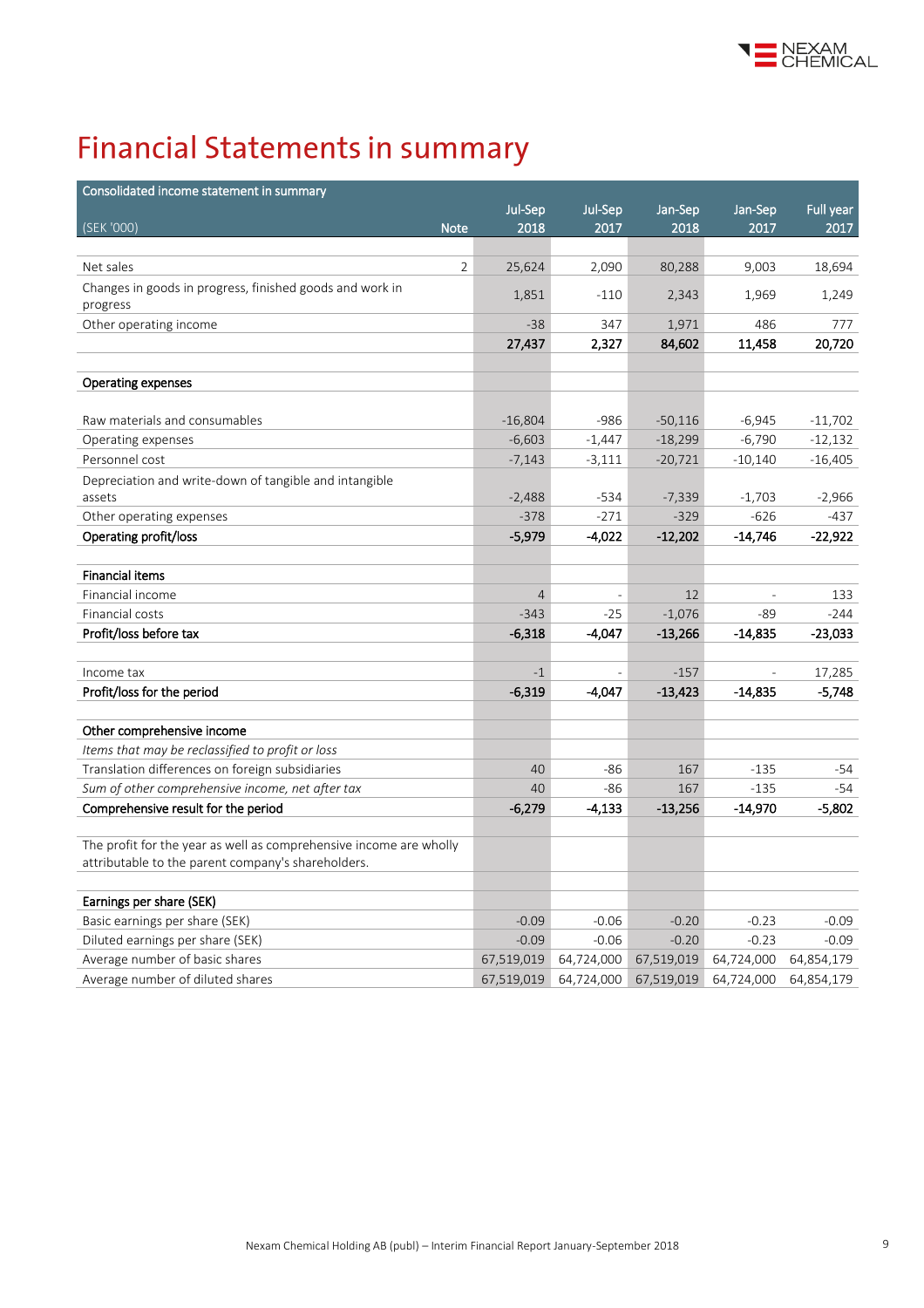

| Consolidated balance sheet in summary |         |         |         |
|---------------------------------------|---------|---------|---------|
|                                       | 30 Sep  | 30 Sep  | 31 Dec  |
| (SEK '000)<br><b>Note</b>             | 2018    | 2017    | 2017    |
| <b>ASSETS</b>                         |         |         |         |
| Intangible assets<br>1                | 108,772 | 20,871  | 110,698 |
| Tangible assets                       | 48,695  | 7,137   | 50,166  |
| Financial assets                      | 5       | 2,788   | 5.      |
| Inventory                             | 17,142  | 7,940   | 14,778  |
| Trade receivables                     | 16,708  | 452     | 14,809  |
| Other receivables                     | 5,025   | 2,244   | 4,891   |
| Cash and bank                         | 63,676  | 115,885 | 86,407  |
| <b>TOTAL ASSETS</b>                   | 260,023 | 157,317 | 281,754 |
|                                       |         |         |         |
| <b>EQUITY AND LIABILITIES</b>         |         |         |         |
| Equity                                | 174,193 | 149,261 | 187,512 |
| Long-term debt with interest          | 42,622  | 1,713   | 52,690  |
| Other long-term debt                  | 3,137   | 100     | 3,110   |
| Short term debt with interest         | 13,040  | 999     | 13,196  |
| Trade payables                        | 11,414  | 954     | 14,389  |
| Other liabilities                     | 15,617  | 4,290   | 10,857  |
| TOTAL EQUITY AND LIABILITIES          | 260,023 | 157,317 | 281,754 |

| Jul-Sep        | Jul-Sep  | Jan-Sep   | Jan-Sep                  | Full year |
|----------------|----------|-----------|--------------------------|-----------|
| 2018           | 2017     | 2018      | 2017                     | 2017      |
| 180,464        | 153,394  | 187,512   | 164,231                  | 164,231   |
| $-6.319$       | $-4.047$ | $-13.423$ | $-14.835$                | $-5,748$  |
| 44             | -86      | 167       | $-135$                   | $-54$     |
| $\overline{4}$ |          | $-63$     | $\overline{\phantom{a}}$ | 29,083    |
| 174,193        | 149,261  | 174,193   | 149.261                  | 187,512   |
|                |          |           |                          |           |

<sup>1</sup> Concerns cost connected to share issue in 2017

| Consolidated cash flow in summary                           |          |          |           |           |           |
|-------------------------------------------------------------|----------|----------|-----------|-----------|-----------|
|                                                             | Jul-Sep  | Jul-Sep  | Jan-Sep   | Jan-Sep   | Full year |
| (SEK '000)                                                  | 2018     | 2017     | 2018      | 2017      | 2017      |
| Cash flow from operating activities                         |          |          |           |           |           |
| Operating income                                            | $-5,977$ | $-4,022$ | $-12,201$ | $-14,746$ | $-22,899$ |
| Adjustment from non-cash items                              | 2,249    | 496      | 6,138     | 1,631     | 2,958     |
| Cash flow from operations before changes in working capital | $-3,728$ | $-3,526$ | $-6,063$  | $-13,115$ | -19,941   |
| Changes in working capital                                  | 2,608    | 1,029    | $-2,621$  | $-1,307$  | 1,470     |
| Cash flow from operations                                   | $-1,120$ | $-2,497$ | $-8,684$  | $-14,422$ | -18,471   |
| Cash flow from investment activities                        | $-1,053$ | $-552$   | $-4,169$  | $-2,292$  | $-83,564$ |
| Cash flow from financing activities                         | $-3,139$ | $-38$    | $-9,918$  | $-532$    | 55,303    |
| Cash flow for the period                                    | $-5,312$ | $-3,087$ | $-22,771$ | $-17,246$ | $-46,732$ |
| Cash and cash equivalents at the beginning of the period    | 68,973   | 118,983  | 86,407    | 133,147   | 133,147   |
| Effect of exchange rate changes on cash                     | 15       | $-11$    | 40        | $-16$     | -8        |
| Cash and cash equivalents at end of period                  | 63,676   | 115,885  | 63,676    | 115,885   | 86,407    |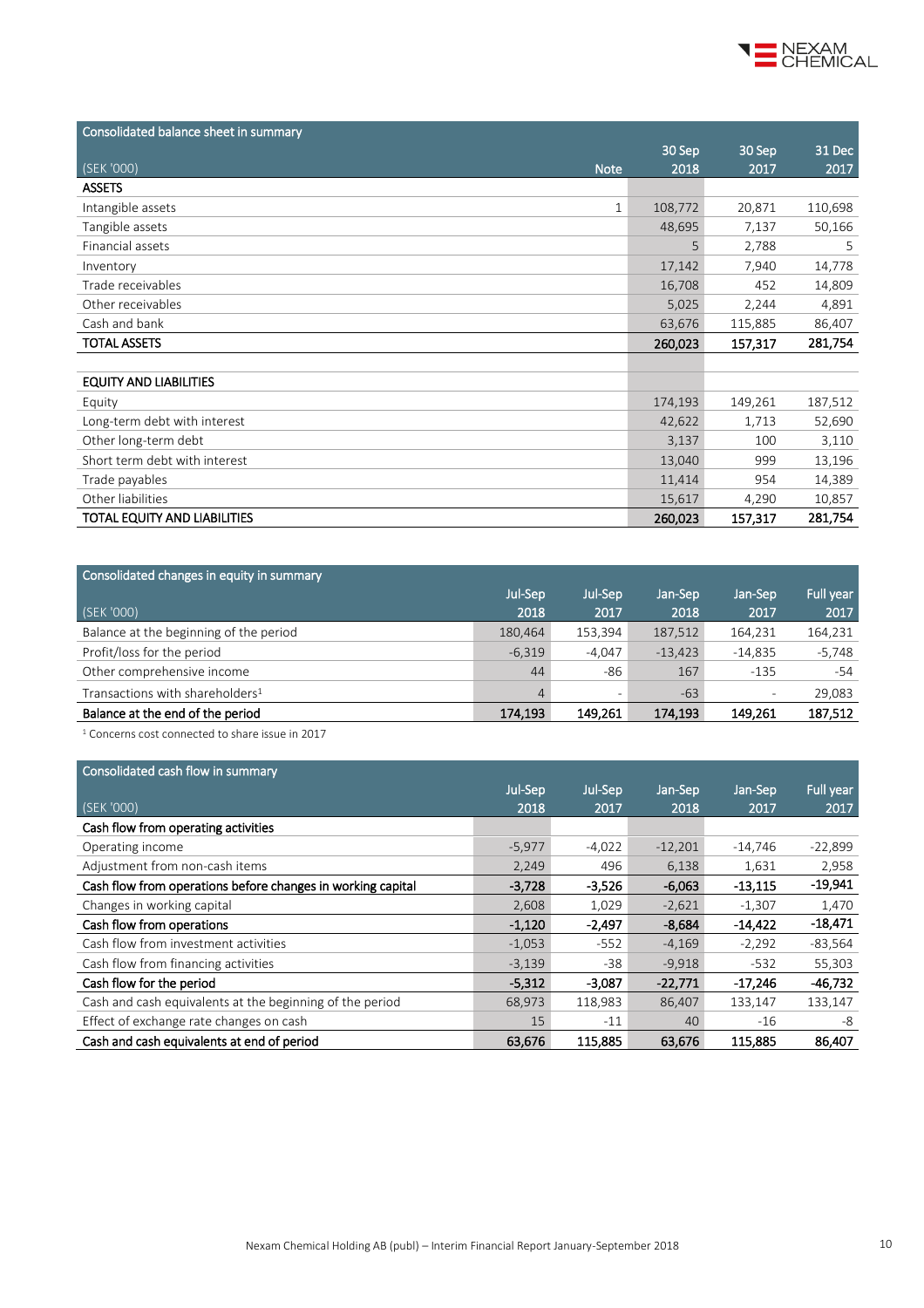

| Parent company - Income statement in summary                  |                              |          |          |                          |           |
|---------------------------------------------------------------|------------------------------|----------|----------|--------------------------|-----------|
|                                                               | Jul-Sep                      | Jul-Sep  | Jan-Sep  | Jan-Sep                  | Full year |
| (SEK '000)                                                    | 2018                         | 2017     | 2018     | 2017                     | 2017      |
|                                                               |                              |          |          |                          |           |
| Net sales                                                     | $\overline{\phantom{a}}$     | 1,300    | 9,000    | 4,320                    | 5,881     |
|                                                               | $\qquad \qquad \blacksquare$ | 1,300    | 9,000    | 4,320                    | 5,881     |
|                                                               |                              |          |          |                          |           |
| Operating expenses                                            |                              |          |          |                          |           |
| Operating expenses                                            | $-1,145$                     | $-923$   | $-3,750$ | $-3,060$                 | $-3,452$  |
| Personnel cost                                                | $-1,529$                     | $-1,445$ | $-4,979$ | $-4,962$                 | $-7,431$  |
|                                                               |                              |          |          |                          |           |
| Depreciation and write-down of tangible and intangible assets |                              | $-3,000$ | $-9,000$ | $-9,000$                 | $-16,783$ |
| Operating profit/loss                                         | $-2,674$                     | $-4,068$ | $-8,729$ | $-12,702$                | -21,785   |
|                                                               |                              |          |          |                          |           |
|                                                               |                              |          |          |                          |           |
| <b>Financial items</b>                                        |                              |          |          |                          |           |
| Interest income and other similar profit items                |                              |          |          |                          |           |
| Interest expenses and other similar loss items                | $-249$                       | $-1$     | $-785$   | $-2$                     | $-75$     |
| Profit/loss before tax                                        | $-2,923$                     | $-4,069$ | $-9,514$ | $-12,704$                | $-21,860$ |
|                                                               |                              |          |          |                          |           |
| Income tax                                                    |                              |          |          | $\overline{\phantom{0}}$ |           |
| Profit/loss for the period                                    | $-2,923$                     | $-4,069$ | $-9,514$ | $-12,704$                | $-21,860$ |

| Parent company - Statement of comprehensive income |          |          |          |                          |                  |
|----------------------------------------------------|----------|----------|----------|--------------------------|------------------|
|                                                    | Jul-Sep  | Jul-Sep  | Jan-Sep  | Jan-Sep                  | <b>Full vear</b> |
| (SEK '000)                                         | 2018     | 2017     | 2018     | 2017                     | 2017             |
| Profit/loss for the period                         | $-2.923$ | $-4.069$ | $-9.514$ | $-12.704$                | $-21.860$        |
| Other comprehensive income                         |          |          |          | $\overline{\phantom{a}}$ |                  |
| Comprehensive profit for the period                | $-2.923$ | -4.069   | $-9.514$ | $-12.704$                | $-21.860$        |

| Parent company - Balance sheet in summary |         |                          |         |
|-------------------------------------------|---------|--------------------------|---------|
|                                           | 30 Sep  | 30 Sep                   | 31 Dec  |
| (SEK'000)                                 | 2018    | 2017                     | 2017    |
| <b>ASSETS</b>                             |         |                          |         |
| Financial assets                          | 409,076 | 284,399                  | 409,076 |
| Receivables from group companies          | 33,540  | 22,264                   | 24,540  |
| Other receivables                         | 312     | 417                      | 186     |
| Cash and bank                             | 38,669  | 106,965                  | 67,280  |
| <b>TOTAL ASSETS</b>                       | 481,597 | 414,045                  | 501,082 |
|                                           |         |                          |         |
| <b>EQUITY AND LIABILITIES</b>             |         |                          |         |
| Equity                                    | 423,383 | 410,253                  | 432,960 |
| Provisions for pension                    | 137     | 514                      | 110     |
| Long-term debt with interest              | 39,000  | $\overline{\phantom{a}}$ | 48,000  |
| Other long-term debt                      | 3,000   | $\overline{\phantom{a}}$ | 3,000   |
| Short term debt with interest             | 12,000  | $\overline{\phantom{a}}$ | 12,000  |
| Trade payables                            | 569     | 127                      | 890     |
| Other liabilities                         | 3,508   | 3,151                    | 4,122   |
| TOTAL EQUITY AND LIABILITIES              | 481,597 | 414,045                  | 501,082 |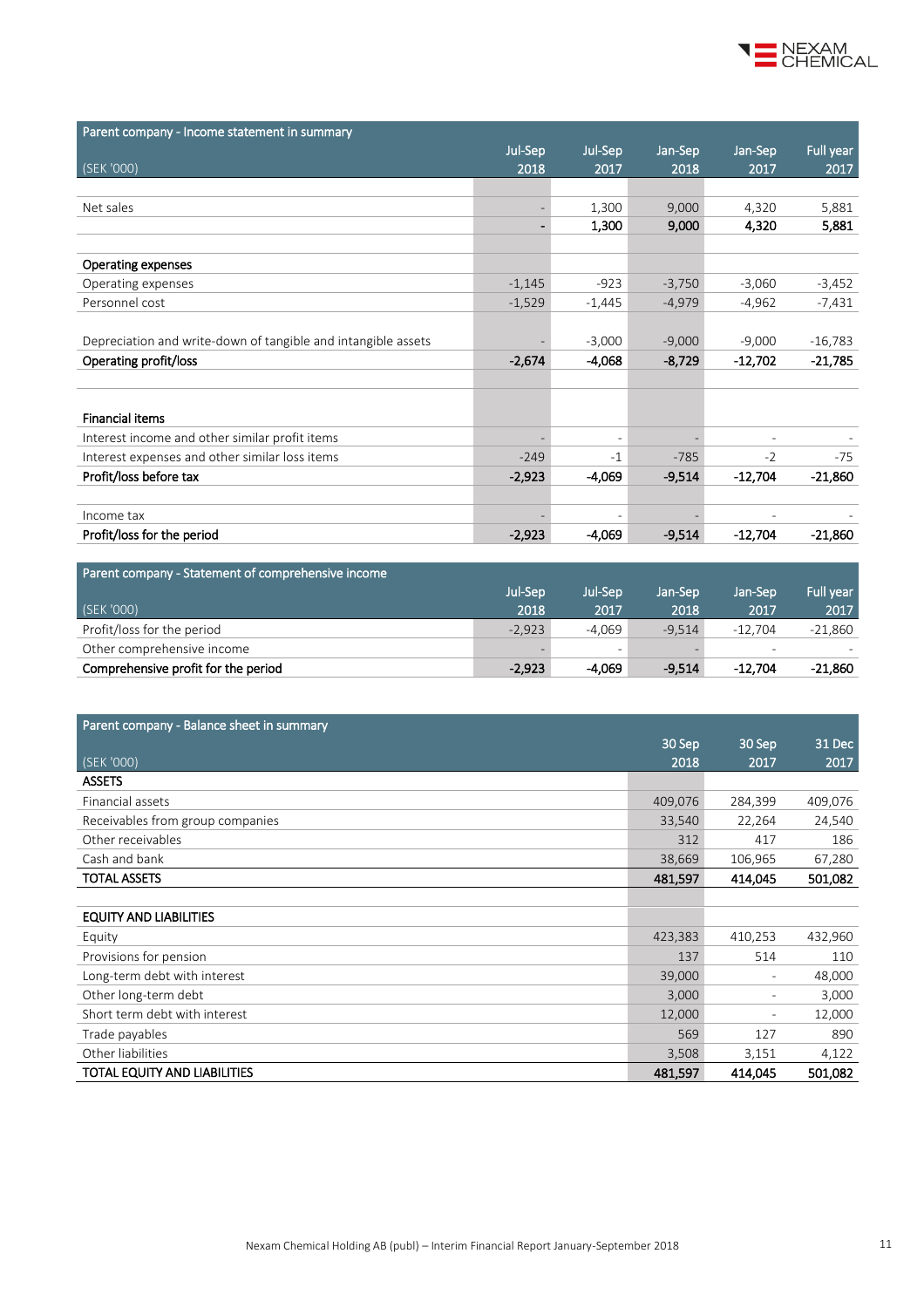

| Note 1 - Intangible assets                         |                          |                          |                          |           |
|----------------------------------------------------|--------------------------|--------------------------|--------------------------|-----------|
|                                                    |                          | Market                   | Development              |           |
| (SEK '000)                                         | Goodwill                 | positions                | costs                    | Patents   |
| Accumulated cost                                   |                          |                          |                          |           |
| Opening balance 1 January 2018                     | 45,943                   | 44,000                   | 18,806                   | 5,929     |
| Additions                                          |                          |                          | 1,946                    |           |
| Closing balance 30 September 2018                  | 45,943                   | 44,000                   | 20,752                   | 5,929     |
| Accumulated depreciation                           |                          |                          |                          |           |
| Opening balance 1 January 2018                     | $\overline{\phantom{0}}$ | $-367$                   | $-2,172$                 | $-1,441$  |
| Expensed depreciation for the period               | $\overline{\phantom{0}}$ | $-3,300$                 | $-313$                   |           |
| Capitalized depreciation for the period            | $\overline{\phantom{a}}$ |                          | $\overline{a}$           | $-259$    |
| Closing balance 30 September 2018                  | $\overline{a}$           | $-3,667$                 | $-2,485$                 | $-1,700$  |
|                                                    | 45,943                   |                          |                          |           |
| Residual value 30 September 2018                   |                          | 40,333                   | 18,267                   | 4,229     |
| Accumulated cost                                   |                          |                          |                          |           |
| Opening balance 1 January 2017                     |                          |                          | 15,990                   | 5,754     |
| Additions through acquisition                      | 45,943                   | 44,000                   |                          |           |
| Additions                                          |                          |                          | 2,816                    | 175       |
| Closing balance 31 December 2017                   | 45,943                   | 44,000                   | 18,806                   | 5,929     |
| Accumulated depreciation                           |                          |                          |                          |           |
| Opening balance 1 January 2017                     | $\overline{\phantom{0}}$ |                          | $-1,755$                 | $-1,100$  |
| Expensed depreciation for the period               | $\overline{\phantom{a}}$ | $-367$                   | $-417$                   | $-1$      |
| Capitalized depreciation for the period            | $\overline{\phantom{a}}$ | $\overline{\phantom{a}}$ | $\overline{\phantom{a}}$ | $-340$    |
| Closing balance 31 December 2017                   | $\overline{\phantom{0}}$ | $-367$                   | $-2,172$                 | $-1,441$  |
|                                                    |                          |                          |                          |           |
| Residual value 31 December 2017                    | 45,943                   | 43,633                   | 16,634                   | 4,488     |
| Note 2 - Net sales divided on geographical markets |                          |                          |                          |           |
|                                                    | Jul-Sep                  | Jul-Sep                  | Jan-Sep<br>Jan-Sep       | Full year |
| (SEK '000)                                         | 2018                     | 2017                     | 2018<br>2017             | 2017      |
| Net sales Sweden                                   | 10,622                   | $\overline{7}$           | 34,630<br>7              | 2,616     |
| Net sales Europé                                   | 12,275                   | 178                      | 38,189<br>3,570          | 8,648     |
| Net sales rest of the world                        | 2,727                    | 1.905                    | 7,469<br>5.426           | 7,430     |

 $25,624$   $2,090$   $80,288$   $9,003$   $18,694$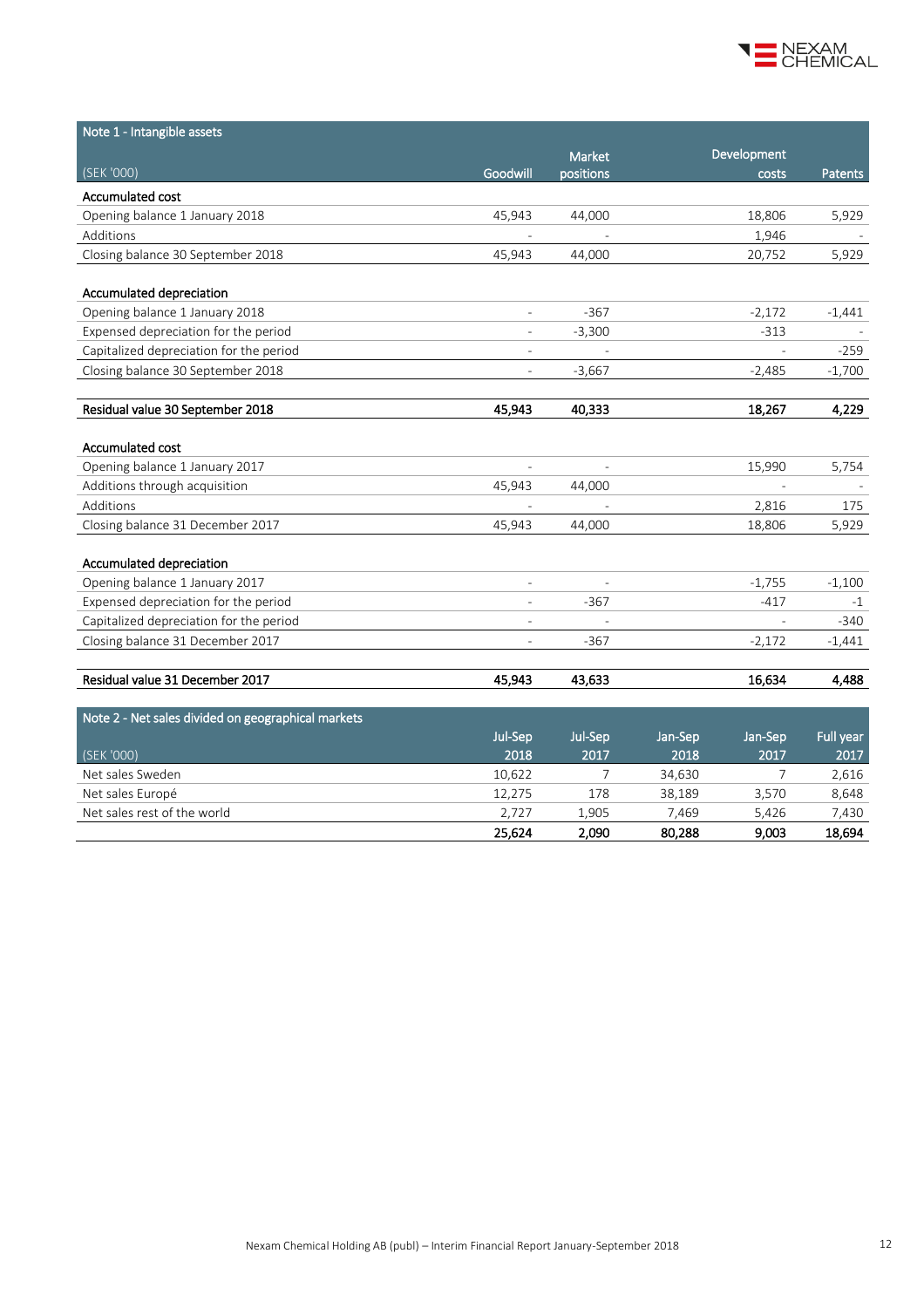

## Share capital, shares and ownership

The Company's share capital totals SEK 1,298,442.67, divided into 67,519,019 outstanding shares. The Company only has one class of shares and all shares have equal rights to dividends. The shares of Nexam Chemical Holding AB were listed on NASDAQ Stockholm First North Premier under the ticker NEXAM. Approximately 5.9 million shares have been turned over during the third quarter 2018 and the average price during the period was SEK 8.34 per share.

#### Shareholders

The number of shareholders as of 30 September 2018 was 6,836.

| <b>Shareholders</b>                     | <b>Shares</b> | Percent |
|-----------------------------------------|---------------|---------|
| Försäkringsbolaget, Avanza Pension      | 9,204,034     | 13.6%   |
| SIX SIS AG                              | 6,367,536     | 9.4%    |
| Länsförsäkringar Småbolag               | 2,346,782     | 3.5%    |
| Lennart Holm, privately and via company | 2,121,596     | 3.1%    |
| Goldman Sachs International Ltd         | 1,518,973     | 2.2%    |
| Daniel Röme, via company                | 1,500,237     | 2.1%    |
| Timber Hill Europe AG                   | 1,424,045     | 2.1%    |
| Nordnet Pensionsförsäkring AB           | 1,421,278     | 2.1%    |
| Michael Karlsson                        | 948,342       | 1.4%    |
| Björn Parkander                         | 912,517       | 1.4%    |
| Other shareholders (approx. 6,900)      | 38,253,442    | 58.9%   |
| Total                                   | 67.519.019    | 100.0%  |

### **Financial calendar**

| 14 Feb 2019 | Year-End-Report 2018                  |
|-------------|---------------------------------------|
| 7 May 2019  | Interim Report January-March 2019     |
| 16 May 2019 | Annual General Meeting 2019           |
| 20 Aug 2019 | Interim Report January-June 2019      |
| 12 Nov 2019 | Interim Report January-September 2019 |
| 14 Feb 2020 | Year-End-Report 2019                  |
|             |                                       |

Interim reports are available on [www.nexamchemical.com.](http://www.nexamchemical.com/)

#### For further information concerning the report, please contact:

Anders Spetz, CEO Tel: +46-(0)703 47 97 00 E-mail[: anders.spetz@nexamchemical.com](mailto:anders.spetz@nexamchemical.com)

This information is information that Nexam Chemical Holding AB is obliged to make public pursuant to the EU Market Abuse Regulation and the Securities Markets Act. The information was submitted for publication, through the agency of the contact person set out above, at 08:00 CET on November 6, 2018.